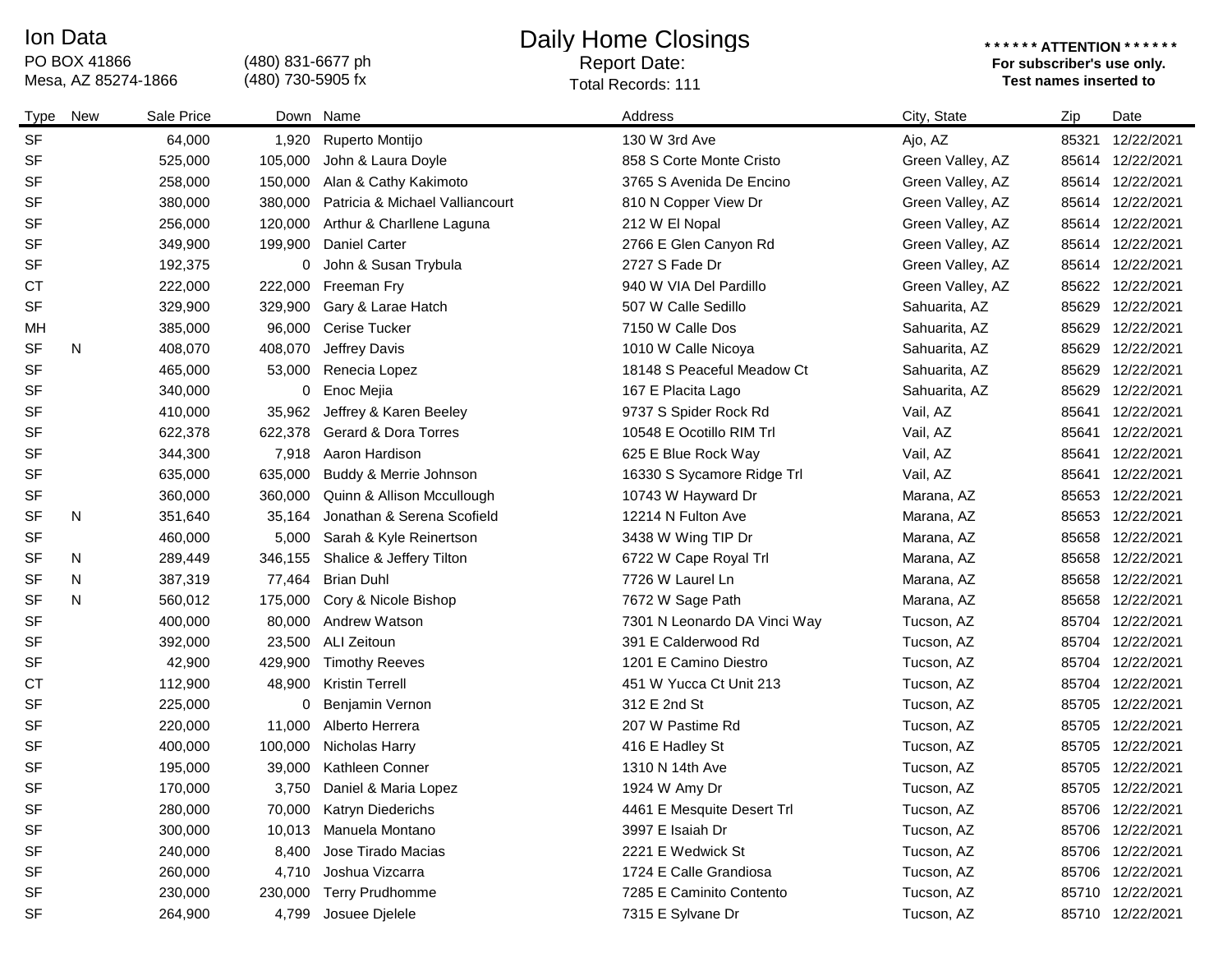| <b>Type</b> | New | Sale Price |         | Down Name                | Address                           | City, State | Zip   | Date             |
|-------------|-----|------------|---------|--------------------------|-----------------------------------|-------------|-------|------------------|
| <b>SF</b>   |     | 380,000    | 82,500  | <b>Michael Mueller</b>   | 9161 E Magdalena Rd               | Tucson, AZ  |       | 85710 12/22/2021 |
| <b>SF</b>   |     | 270,000    | 4,891   | <b>Tylene Goree</b>      | 7042 E Paseo San Andres           | Tucson, AZ  |       | 85710 12/22/2021 |
| <b>SF</b>   |     | 300,000    | 5,632   | <b>Timothy Behnke</b>    | 5104 E Calle Vista De Colores     | Tucson, AZ  |       | 85711 12/22/2021 |
| <b>SF</b>   |     | 297,000    | 0       | Makoto Ueno              | 5116 E Calle Vista De Colores #87 | Tucson, AZ  | 85711 | 12/22/2021       |
| <b>SF</b>   |     | 198,500    | 198,500 | Gregoria Reyes           | 4032 E Paseo Grande               | Tucson, AZ  |       | 85711 12/22/2021 |
| <b>SF</b>   |     | 649,500    | 100,000 | <b>Robert Perez</b>      | 5518 E South Wilshire Dr          | Tucson, AZ  | 85711 | 12/22/2021       |
| <b>SF</b>   |     | 241,000    | 2,000   | Angel Melendez           | 6022 E 26th St                    | Tucson, AZ  |       | 85711 12/22/2021 |
| <b>SF</b>   |     | 139,000    | 28,500  | Melissa Lindo            | 2950 N Alvernon Way Apt 12102     | Tucson, AZ  |       | 85712 12/22/2021 |
| <b>SF</b>   |     | 425,000    | 425,000 | <b>Robert Cuti</b>       | 6075 W Ten Star Dr                | Tucson, AZ  |       | 85713 12/22/2021 |
| <b>SF</b>   |     | 250,000    | 8,750   | <b>Brenda Caballero</b>  | 1715 S San Antonio Dr             | Tucson, AZ  |       | 85713 12/22/2021 |
| <b>SF</b>   |     | 307,900    | 61,580  | Jose & Maria Sanchez     | 970 W Calle Carasol               | Tucson, AZ  |       | 85713 12/22/2021 |
| <b>SF</b>   |     | 212,000    | 3,840   | Adon Munoz               | 319 W Pennsylvania Dr             | Tucson, AZ  |       | 85714 12/22/2021 |
| <b>SF</b>   |     | 300,000    | 80,000  | Ke Chen                  | 3909 S 14th Ave                   | Tucson, AZ  |       | 85714 12/22/2021 |
| <b>SF</b>   |     | 245,000    | 245,000 | LC Fernandez             | 7052 E Corto Caravaca             | Tucson, AZ  | 85715 | 12/22/2021       |
| SF          |     | 374,900    | 0       | <b>Thomas Stemelski</b>  | 7541 E Bookmark Pl                | Tucson, AZ  |       | 85715 12/22/2021 |
| <b>SF</b>   |     | 430,000    | 0       | Paola Rivero             | 8076 E Waverly St                 | Tucson, AZ  | 85715 | 12/22/2021       |
| <b>SF</b>   |     | 419,500    | 15,102  | Elizabeth Espiriti       | 7631 E Linden St                  | Tucson, AZ  |       | 85715 12/22/2021 |
| <b>SF</b>   |     | 237,750    | 0       | <b>Charity Mclean</b>    | 3444 E Willard St                 | Tucson, AZ  |       | 85716 12/22/2021 |
| SF          |     | 600,000    | 200,000 | Stephanie Saba           | 1220 N Norris Ave                 | Tucson, AZ  |       | 85719 12/22/2021 |
| <b>SF</b>   |     | 550,000    | 550,000 | Joyce & Judy Saler       | 2348 E 4TH St                     | Tucson, AZ  |       | 85719 12/22/2021 |
| SF          |     | 455,000    | 91,000  | Michael Trusch           | 3504 N Euclid Ave                 | Tucson, AZ  |       | 85719 12/22/2021 |
| SF          |     | 285,000    | 14,250  | James Stevenson          | 4664 S Gatwick Dr                 | Tucson, AZ  | 85730 | 12/22/2021       |
| <b>SF</b>   | N   | 294,451    | 0       | Steven Brunni            | 8705 E Stone Meadow Cir           | Tucson, AZ  |       | 85730 12/22/2021 |
| <b>SF</b>   |     | 255,500    | 12,775  | Yaovi Johnson            | 7708 E Rhiannon Dr                | Tucson, AZ  | 85730 | 12/22/2021       |
| <b>SF</b>   |     | 220,000    | 55,000  | <b>Blase Luliano</b>     | 6856 E Nelson Dr                  | Tucson, AZ  |       | 85730 12/22/2021 |
| MН          |     | 137,500    | 7,000   | Karina Islas             | 8464 S Taylor Ln                  | Tucson, AZ  | 85736 | 12/22/2021       |
| <b>SF</b>   | N   | 584,554    | 184,554 | Pedro & Clarisa Batiz    | 11795 N Silver Desert Dr          | Tucson, AZ  |       | 85737 12/22/2021 |
| <b>SF</b>   |     | 485,000    | 97,000  | Cullen & Nicole Linn     | 1907 W Muirhead Loop              | Tucson, AZ  |       | 85737 12/22/2021 |
| <b>SF</b>   |     | 930,000    | 186,000 | Gregg Smrz               | 11744 N Luzon Ct                  | Tucson, AZ  | 85737 | 12/22/2021       |
| <b>SF</b>   |     | 496,000    | 220,000 | Aaron Gersh              | 3884 E Gwynns Run Pl              | Tucson, AZ  |       | 85739 12/22/2021 |
| <b>SF</b>   |     | 360,000    | 146,500 | Tammy Henderson          | 2653 W Cezanne Cir                | Tucson, AZ  |       | 85741 12/22/2021 |
| <b>SF</b>   |     | 290,000    | 5,253   | <b>Yvonne Burdett</b>    | 6773 N Positano Way               | Tucson, AZ  |       | 85741 12/22/2021 |
| MН          |     | 88,000     | 88,000  | Christopher Breen        | 5315 W Calle Paint                | Tucson, AZ  |       | 85741 12/22/2021 |
| SF          |     | 466,600    |         | 104,002 Sarah DU         | 3956 W Cape Aloe Ct               | Tucson, AZ  |       | 85741 12/22/2021 |
| SF          |     | 271,000    | 67,750  | Adam & Angela Davidson   | 9012 N Eaglestone Loop            | Tucson, AZ  |       | 85742 12/22/2021 |
| SF          |     | 265,000    | 13,250  | Ronald Hernandez         | 2273 W Paseo Luna                 | Tucson, AZ  |       | 85742 12/22/2021 |
| SF          | N   | 700,430    | 8,000   | Myles & Amy Sharp        | 2455 W Tranquil Sky Pl            | Tucson, AZ  |       | 85742 12/22/2021 |
| <b>SF</b>   | N   | 391,007    | 19,550  | Samuel Brean             | 3795 W Desert Totem Ln            | Tucson, AZ  |       | 85742 12/22/2021 |
| <b>SF</b>   |     | 295,000    | 73,750  | Dawn Smith               | 3626 W Stony Point Ct             | Tucson, AZ  |       | 85742 12/22/2021 |
| SF          |     | 309,000    | 15,450  | Jeremy & Jennifer Clark  | 3735 W Sunbright Dr               | Tucson, AZ  |       | 85742 12/22/2021 |
| SF          | N   | 518,385    | 0       | Gene & Kathleen Martinez | 11533 N Gemini Dr                 | Tucson, AZ  |       | 85742 12/22/2021 |